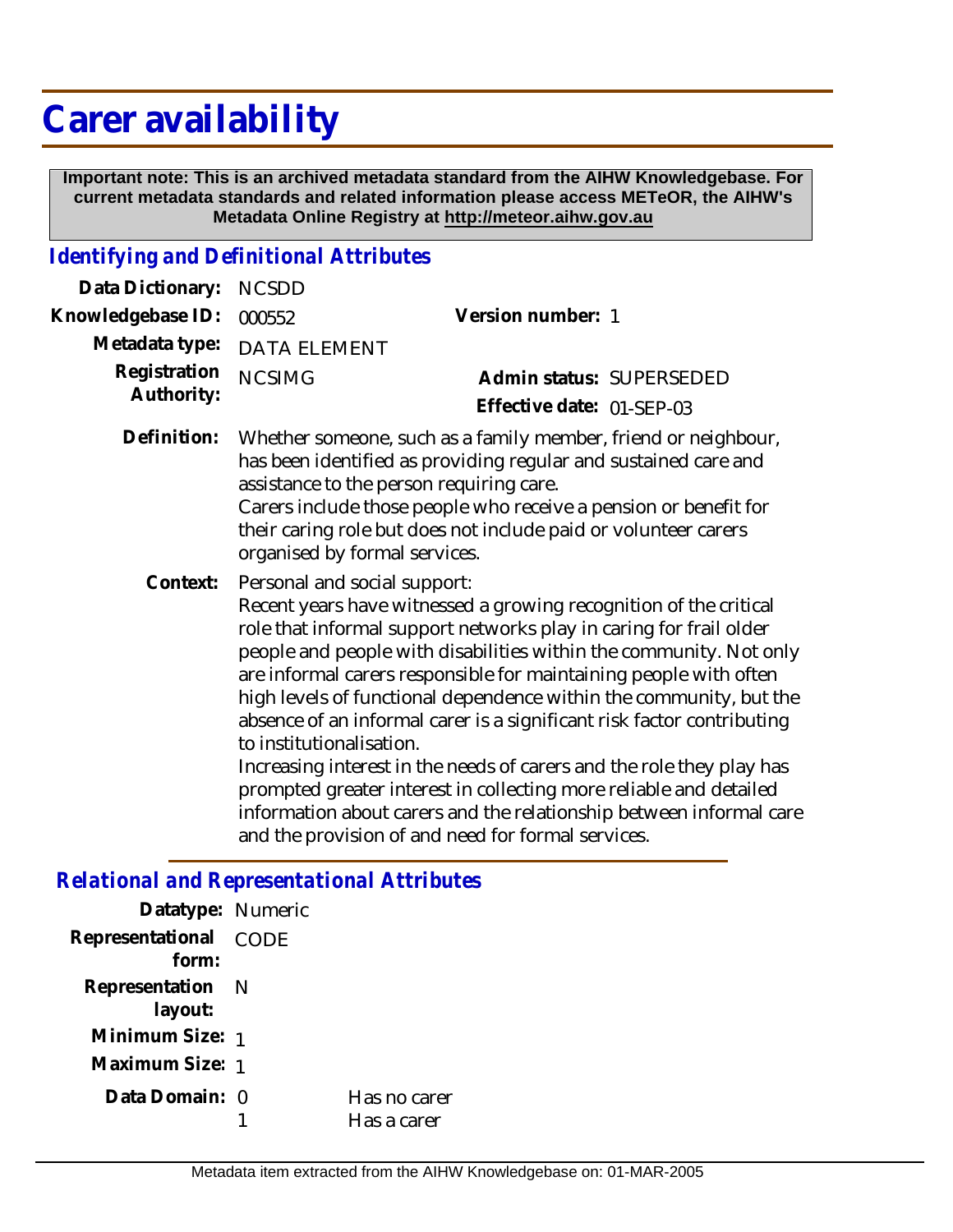| Guide For Use: This data element is purely descriptive of a client's circumstances.<br>It is not intended to reflect whether the carer is considered by the<br>service provider to be capable of undertaking the caring role.<br>In line with this, the expressed views of the client and/or their<br>carer should be used as the basis for determining whether the<br>client is recorded as having a carer or not.<br>A carer is someone who provides a significant amount of care<br>and/or assistance to the person on a regular and sustained basis.<br>Excluded from the definition of carers are paid workers or<br>volunteers organised by formal services (including paid staff in |
|--------------------------------------------------------------------------------------------------------------------------------------------------------------------------------------------------------------------------------------------------------------------------------------------------------------------------------------------------------------------------------------------------------------------------------------------------------------------------------------------------------------------------------------------------------------------------------------------------------------------------------------------------------------------------------------------|
| funded group houses).<br>When asking a client about the availability of a carer, it is<br>important for agencies to recognise that a carer does not always<br>live with the person for whom they care. That is, a person<br>providing significant care and assistance to the client does not<br>have to live with the client in order to be called a carer.<br>The availability of a carer should also be distinguished from<br>living with someone else. Although in many instances a co-<br>resident will also be a carer, this is no necessarily the case. The<br>data element Living arrangement is designed to record<br>information about person(s) with whom the client may live.   |
| Collection Methods: Agencies may collect this item at the beginning of each service<br>episode and also assess this information at subsequent assessments<br>or re-assessments.<br>Some agencies may record this information historically so that they<br>can track changes over time. Historical recording refers to the<br>practice of maintaining a record of changes over time where each<br>change is accompanied by the appropriate date.                                                                                                                                                                                                                                            |
| Related metadata: relates to the data element Carer co-residency version 1<br>relates to the data element concept Informal carer version 2<br>has been superseded by Int. NCSDD & NHDD Informal carer<br>availability version 4                                                                                                                                                                                                                                                                                                                                                                                                                                                            |

## *Administrative Attributes*

**Source Document:** HACC Data Dictionary Version 1.0, 1998 **Source Organisation:** Australian Institute of Health and Welfare

> Comments: There is inconsistency between this definition of 'Carer availability' and the ABS definition of 'Principal carer', 1993 Disability, Ageing and Carers Survey and 'Primary carer' used in the 1998 survey. The ABS definitions require that the carer has or will provide care for a certain amount of time and that they provide certain types of care. This may not be appropriate for community services agencies